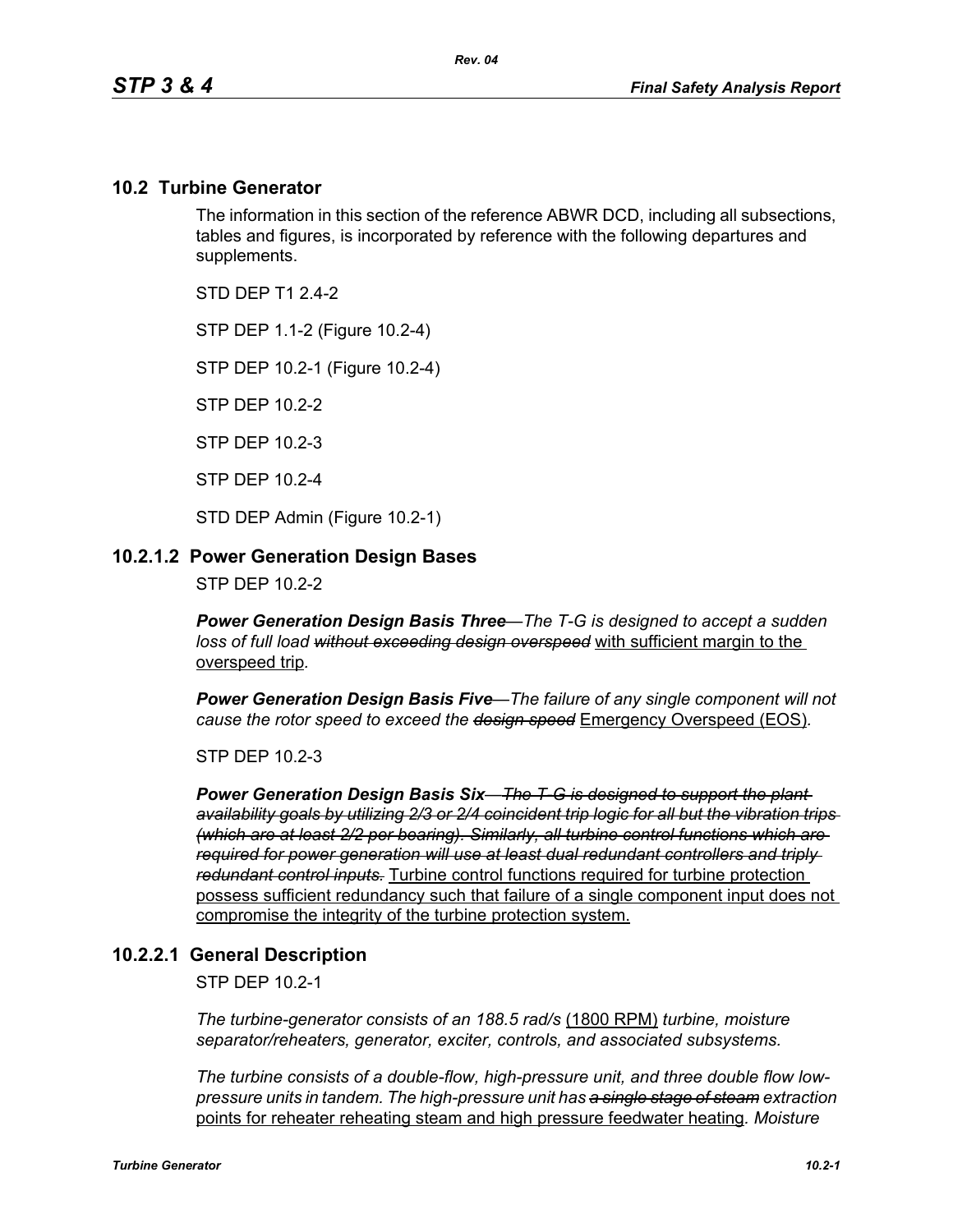*separation and reheating of the high-pressure turbine exhaust steam is performed by four* two *combined moisture separator/reheaters (MSRs). Two MSRs are* A MSR is *located on each side of the T-G centerline. The steam passes through the lowpressure turbines, each with four extraction points for the four low-pressure stages of feedwater heating, and exhausts into the main condenser. In addition to the* moisture separators in the *external MSRs, the turbines are designed to separate water from the steam and drain it to the next lowest extraction point feedwater heater* turbine steam path has provisions for removing some additional moisture and routing it to extraction lines.

*The generator is a direct driven, three-phase, 60 Hz, 188.5 rad/s* (1800 RPM) *synchronous generator with a water-cooled stator* armature winding *and hydrogen cooled rotor.*

*The turbine-generator uses a digital monitoring and control system which, in coordination with the turbine Steam Bypass and Pressure Control System, controls the turbine speed, load, and flow for startup and normal operations. The control system operates the turbine stop valves, control valves, and combined intermediate* stop and intercept *valves (CIVs). T-G supervisory instrumentation is provided for operational analysis and malfunction diagnosis.*

*Automatic control functions are programmed to protect the Nuclear Steam Supply System through appropriate corrective actions (Section 7.7).*

*T-G accessories include the bearing lubrication oil system, electrohydraulic control (EHC) system,* turbine hydraulic system, *turning gear, hydrogen* gas control *and CO2 system, seal oil system, stator cooling water system, exhaust hood spray system, turbine gland sealing system,* MSR reheater heating steam system *and turbine supervisory instrument (TSI) system.*

#### STD DEP Admin

*The T-G unit and associated piping, valves, and controls* instruments *are located completely within the Turbine Building. There are no safety-related systems or components* The safety-related instruments *located within the Turbine Building with the exception of* are *the* safety-related *Reactor Protection System (RPS) sensors on the T-G unit. The safety-related switches or transducers used to detect fast closure of the turbine main stop and control valves* and closure of the main stop valves and the Leak Detection and Isolation System (LDS) sensors used to detect *and high high* main *condenser back* shell *pressure*, low main steam header pressure, and main steam line leakage. The safety-related instrumentation is *are fail safe, hence any local failure associated with the T-G unit will not adversely affect any safety-related equipment. Failure of T-G equipment cannot preclude safe shutdown of the reactor.*

### STD DEP T1 2.4-2

The Turbine Building contains the safety-related electrical switchgear and trip breakers for the condensate pumps for the mitigation of a postulated feedwater line break in accordance with Subsection 8.3.1.1.1.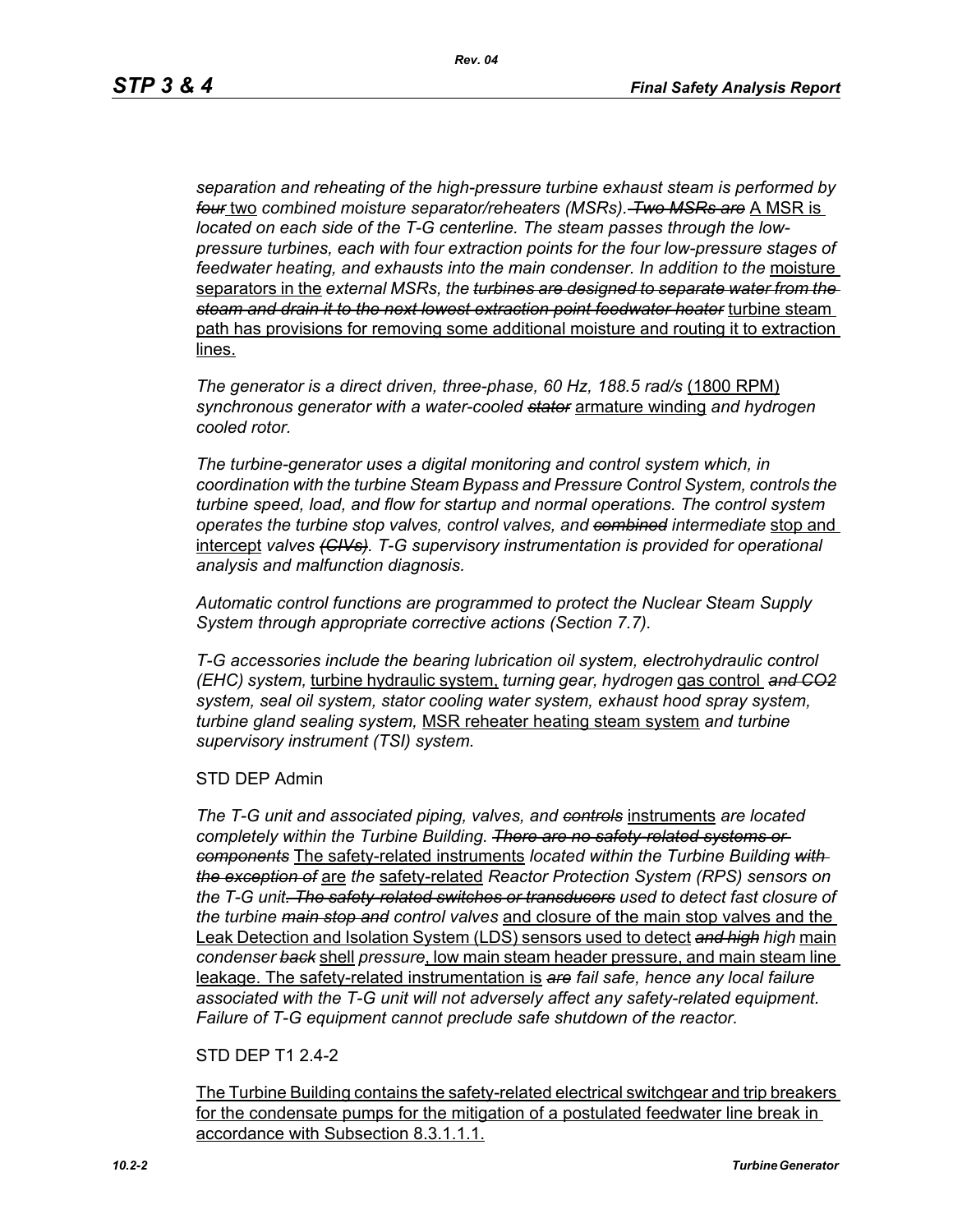# **10.2.2.2 Component Description**

STP DEP 10.2-1

*Moisture Separator Reheaters—Four*Two *horizontal cylindrical-shell, combined moisture separator/reheaters (MSRs) are installed in the steam path between the high and low pressure turbines. The MSRs serve to dry and reheat the HP turbine steam exhaust (crossaround steam), before it enters the low-pressure turbines. This improves cycle efficiency and reduces moisture-related erosion and corrosion in the low-pressure turbines. Crossaround steam is piped into the bottom of the MSR. Moisture is removed in chevron-type moisture separators, and is drained to the moisture separator drain tank and from there to the heater drain tank* appropriate stage of feedwater heating*. The dry crossaround steam next passes upward across the reheater which is supplied with main steam. Finally, the crossaround steam is routed to the combined intermediate valves (CIVs), which are located just upstream of the low-pressure turbines inlet nozzles.The reheaters drain, via drain tanks, to the forward pumped heater drain system, which discharges to the reactor feedwater pump suction. Safety valves are provided on the MSR for overpressure protection.* The steam next passes upward across the two reheater stages. Heating steam to the first reheater stage is supplied by extraction steam and heating steam to the second reheater stage is supplied with main steam. Reheated steam is routed to the intermediate stop and intercept valves, which are located just upstream of the low-pressure turbine inlet nozzles. Relief valves are provided on the MSR for overpressure protection.

*Combined Intermediate* **Stop and Intercept** *Valves— Two combined intermediate valves (CIVs) are provided for each LP turbine, one in each steam supply line, called the hot reheat line. The CIV consists of two valves—the intercept valve and the intermediate stop valve, which share a common casing. Although they utilize a common casing, these valves have entirely separate operating mechanisms and controls. The function of the CIVs is to protect the turbine against overspeed from steam and water energy stored between the main stop and control valves and the CIVs. One CIV is located on each side of each LP turbine.* Hydraulically operated intermediate stop and intercept valves are provided in each hot reheat line just upstream of the Low Pressure (LP) inlet. Upon loss of load, the intercept valves first close then throttle steam to the LP turbine, as required to control speed. The intermediate stop valves close on a turbine trip. The intermediate stop and intercept valves are designed to rapidly close to control turbine overspeed.

*Steam from the MSRs enters the single inlet of each valve casing, passes through the permanent basket strainer, past the intercept valve and stop valve disks, and enters the LP turbine through a single inlet* these valves*. The CIVs* which *are located as close to the LP turbine as possible to limit the amount of uncontrolled steam available for overspeeding the turbine. Upon loss of load, the intercept valve first closes then throttles steam to the LP turbine, as required to control speed and maintain synchronization. It is* These valves are *capable of opening against full system pressure. The intermediate stop valves close only if the intercept valves fail to operate properly. These valves are capable of opening against a pressure differential of approximately 15% of the maximum expected system pressure. The intermediate stop valve and intercept valve* and *are designed to close in approximately 0.2 second.*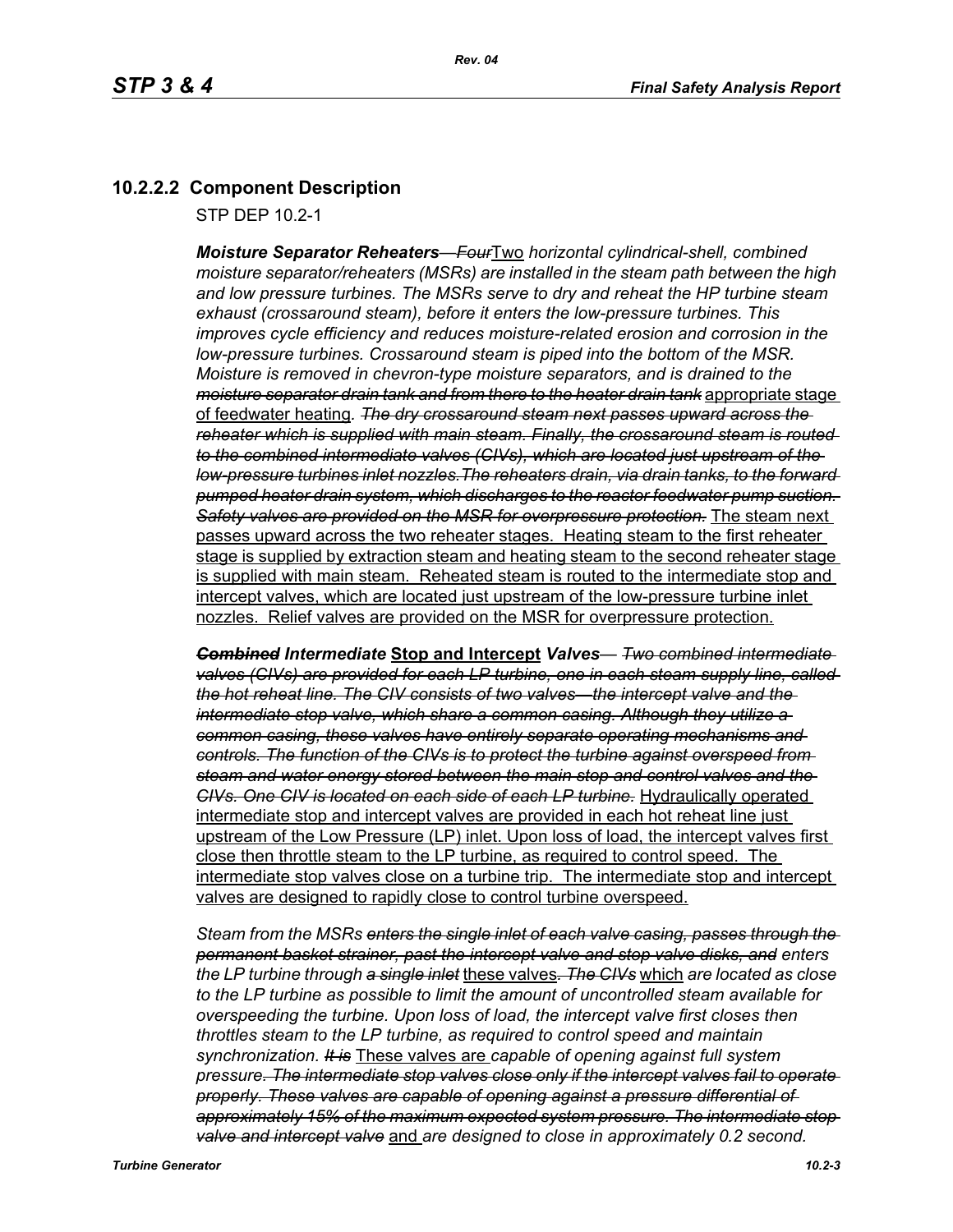*Low-Pressure Turbines—Each LP turbine receives steam from two CIVs* hot reheat lines*. The steam is expanded* expands *axially across several stages of stationary and moving buckets* blades*. Turbine stages are numbered consecutively, starting with the first HP turbine stage.*

*Extraction steam from the LP turbines supplies the first four stages of feedwater heating. A fifth extraction stage may be provided to remove moisture and protect the last-stage buckets from erosion induced by water droplets. This extraction is drained directly to the condenser.*

*Extraction Non-return Valves—Upon loss of load, the steam contained downstream of the turbine extractions could flow back into the turbine, across the remaining turbine stages, and into the condenser. Associated condensate could flash to steam under this condition and contribute to the backflow of steam or could be entrained with the steam flow and damage the turbines. Extraction n*N*on-return valves are installed in the*  employed in selected *extraction lines to the first, second, third and, if required, forth stage of turbine extractions to guard against this backflow and the resulting potential damage due to water entrainment or overspeed condition* minimize the potential for overspeeding*.*

*Generator—The generator is a direct-driven, three-phase, 60 Hz, 188.5 rad/s* (1800 RPM)*, four-pole synchronous generator with water-cooled stator and hydrogen cooled rotor.*

*The rotor is manufactured from a one-piece forging and includes layers of field windings embedded in milled slots. The windings are held radially by steel slot wedges at the rotor outside diameter. The wedge material maintains its mechanical properties at elevated temperature. The magnetic field is generated by DC power which is fed to the windings through collector rings located outboard of the main generator bearings. The rotor body and shaft is machined from a single, solid steel forging. Detailed examinations include:* 

- *(1) material property checks on test specimens taken from the forging;*
- *(2) photomicrographs for examination of microstructure;*
- *(3) magnetic particle and ultrasonic examination;*
- *(4) surface finish tests of slots for indication of a stress riser* residual stress measurement at vendor factory test.

**STP DFP 1 1-2** 

STP DEP 10.2-4

*Bulk Hydrogen System—The bulk hydrogen and CO*2 *system is illustrated on Figure 10.2-4. The hydrogen system is designed to provide the necessary flow and pressure at the main generator for purging carbon dioxide during startup and supply makeup hydrogen for generator leakage during normal operation.*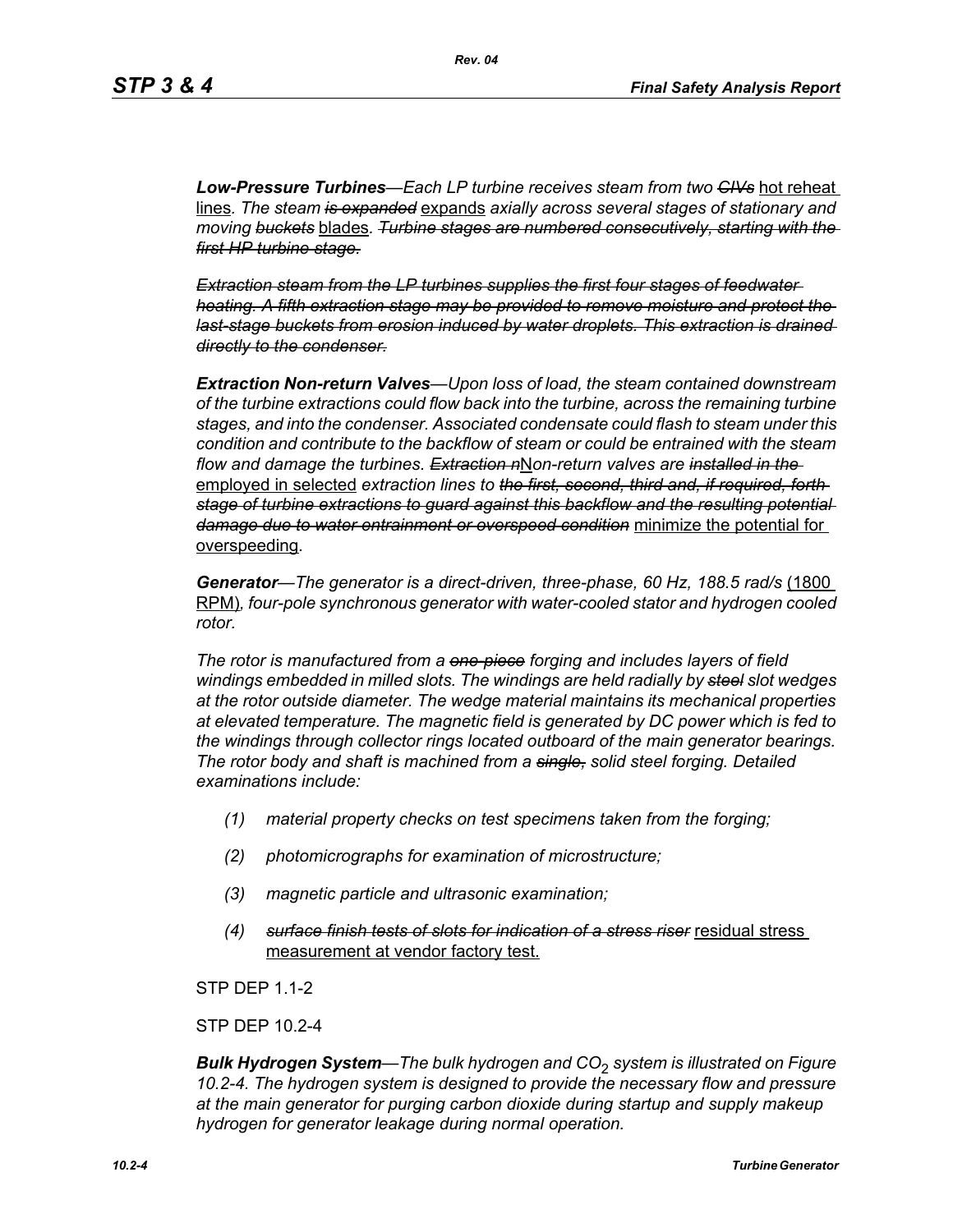*The bulk hydrogen system utilizes the guidelines given in EPRI report NP-5283-SR-A*  with respect to these portions of the guidelines involving hydrogen that do not deal *specifically with the HWC system. Specifically, the bulk hydrogen system piping and components will be located to reduce risk from their failures.* A single bulk hydrogen storage facility will be used to store hydrogen compressed gas cylinders for STP 3 & 4. *The bulk hydrogen storage is located outside but near the Turbine Building* and at least 100m from any safety-related building*. The hydrogen lines are provided with a pressure reducing station that limits the maximum flow to less than 100 standard cubic meters per minute before entering the Turbine Building. Equipment and controls used to mitigate the consequences of a hydrogen fire/explosion will be designed to be accessible and remain functional during the postulated postaccident condition. The design features and/or administrative controls shall be provided to ensure that the hydrogen supply is isolated when normal building ventilation is lost.*

### **10.2.2.3 Normal Operation**

STP DEP 10.2-1

*During normal operation, the main stop valves and CIVs* , intermediate stop valves and intercept valves *are wide open. Operation of the T-G is under the control of the Electro-Hydraulic Control (EHC) System. The EHC System is comprised of three basic subsystems: the speed control unit, the load control unit, and the flow control unit. The normal function of the EHC System is to generate the position signals for the four main stop valves, four main control valves, and six CIVs* intermediate stop valves and intercept valves.

### **10.2.2.4 Turbine Overspeed Protection System**

The information in this subsection of the reference ABWR DCD is replaced in its entirety with the following information.

STP DEP 10.2-3

The normal speed control system comprises a first line of defense against turbine overspeed. This system includes the main steam control valves, intermediate steam intercept valves, extraction system non-return valves, and fast-acting valve-closing functions within the EHC system. The normal speed control unit utilizes three speed signals. Loss of any two of these speed signals initiates a turbine trip via the Emergency Trip System (ETS). An increase in speed above setpoint tends to close the control and intercept valves in proportion to the speed increase. Rapid turbine accelerations resulting from a sudden loss of load at higher power levels normally initiate the fast-acting solenoids via the speed control system to rapidly close the control and intercept valves irrespective of the current turbine speed. The normal speed control system is designed to limit peak overspeed resulting from a loss of full load, to at least 1% below the overspeed trip set point. Typically, this peak speed is in a range of 106-109% of rated speed, and the overspeed trip set point is typically close to 110% of rated speed. All turbine steam control and intercept valves are fully testable during normal operation. The fast closing feature, provided by action of the fast-acting solenoids, is testable during normal operation.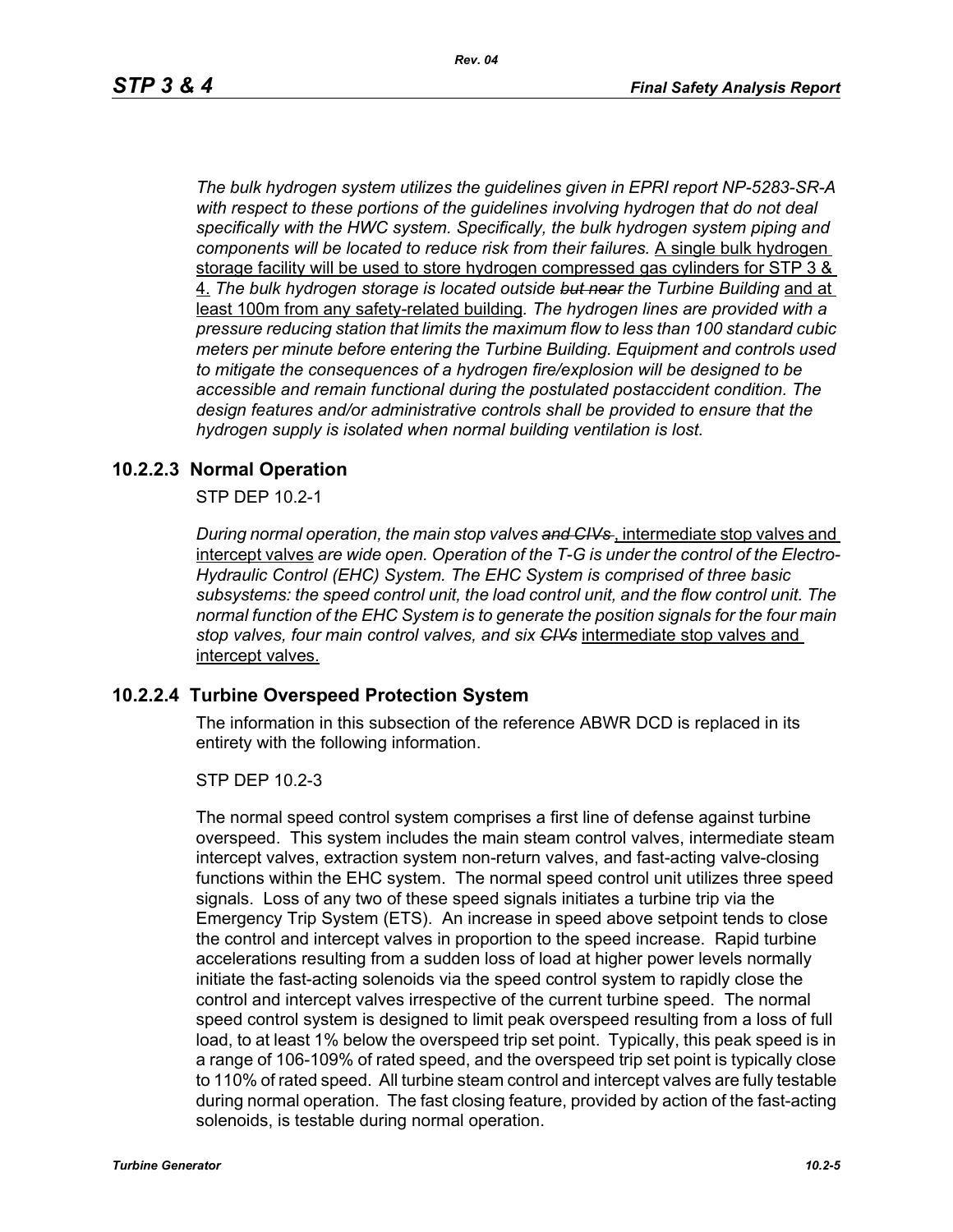If the normal speed control should fail, the overspeed trip devices close the steam admission valves including the main and intermediate stop valves. This turbine overspeed protection system comprises the second line of defense against turbine overspeed. It is redundant, highly reliable and diverse in design and implementation from the normal speed control system and protection system. This overspeed protection system is designed to ensure that even with failure of the normal speed control system, the resulting turbine speed does not exceed 120% of rated speed. In addition, the components and circuits comprising the turbine overspeed protection system are testable when the turbine is in operation.

The overspeed trip system is electrical, redundant and consists of the Primary and Emergency overspeed trip functions. Reliability is achieved by using two sets of redundant speed sensing probes, which input to the independent Primary and Emergency Trip modules in the control system. For additional reliability, two-out-ofthree logic is employed in both the Primary and Emergency overspeed trip circuitry. Either trip module can de-energize the trip solenoids of the electro-hydraulic Emergency Trip Device (ETD). The ETD is composed of two independent trip solenoid valves, each with two normally energized solenoid operated pilot valves. The solenoid operated pilot valves de-energize in response to detection of an overspeed condition by the turbine speed control logic. De-energization of both solenoid operated pilot valves is necessary to cause the spool in their respective trip solenoid valve to reposition, which depressurizes the emergency trip fluid system, rapidly closing all steam inlet valves. Accordingly, the repositioning of only one of the two trip solenoid valves is necessary to trip the main turbine. A single component failure does not compromise trip protection, and does not result in a turbine trip. Each trip solenoid valve in the ETD is testable while the turbine is in operation.

The overspeed sensing devices are located in the turbine front bearing standard, and are therefore protected from the effects of missiles or pipe breakage. The hydraulic lines are fail-safe; if one were to be broken, loss of hydraulic pressure would result in a turbine trip. The ETD is also fail-safe. Each trip solenoid transfers to the trip state on a loss of control power, resulting in a turbine trip. These features provide inherent protection against failure of the overspeed protection system caused by low trajectory missiles or postulated piping failures.

The Primary and Emergency electrical overspeed trip modules each consist of three independent circuits. Each circuit monitors a separate speed signal and activates trip logic at specific speed levels.

Each turbine extraction line is reviewed for potential energy and contribution to overspeed. The number and type of extraction non-return valves required for each extraction line are specified based on the enthalpy and mass of steam and water in the extraction line and Feedwater heater. Higher energy lines are provided with powerassisted closed non-return valves, controlled by air relay dump valves, which in turn, are activated by the emergency trip fluid system. The air relay dump valves, actuated on a turbine trip, dump air from the extraction non-return valve actuators to provide rapid closing. The closing time of the extraction non-return valves is sufficient to minimize steam contribution to the turbine overspeed event.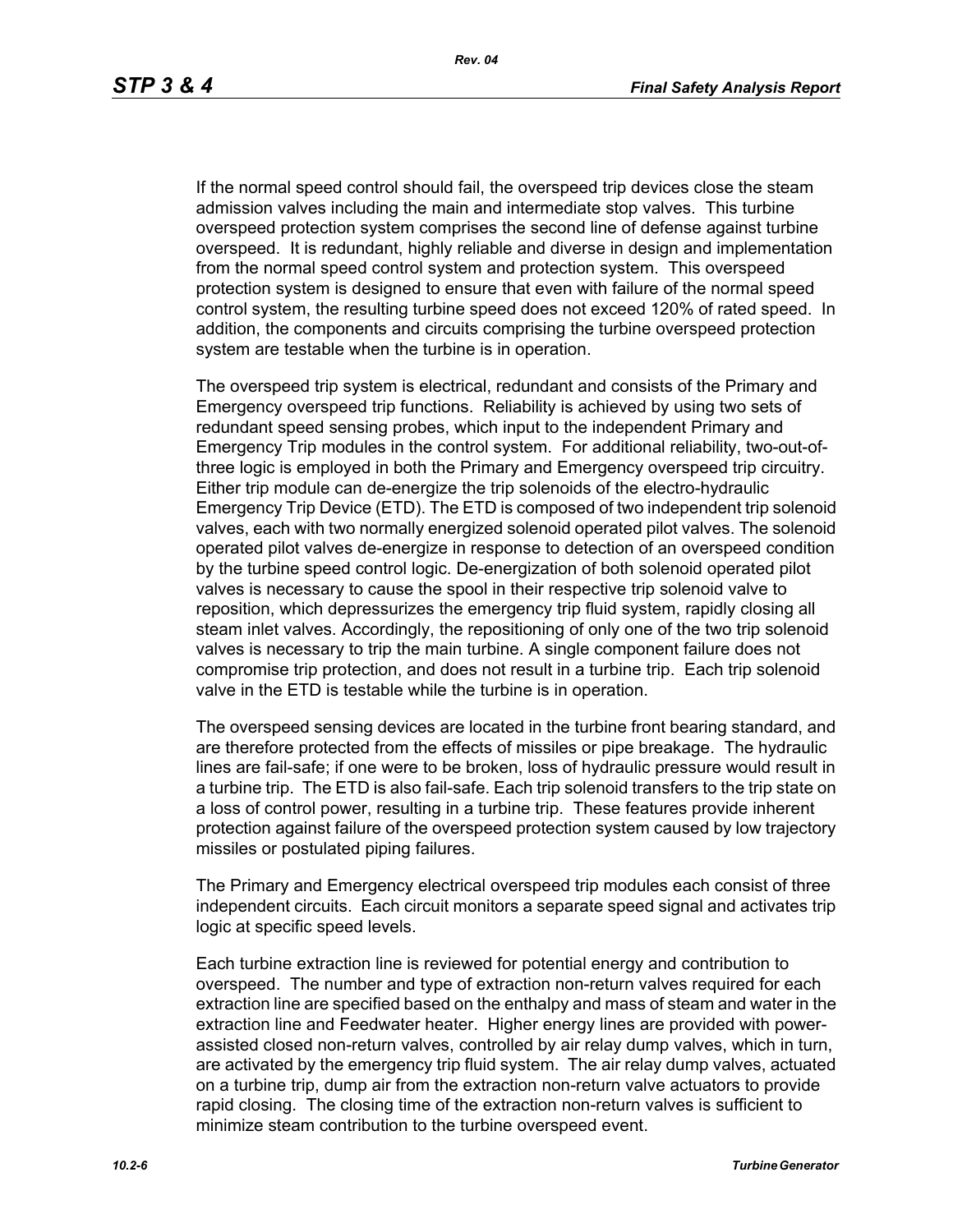The following component diversities are employed to guard against excessive overspeed:

- (1) Main stop valves/control valves
- (2) Intermediate stop valves/intercept valves
- (3) Normal speed control/primary overspeed control/emergency overspeed control
- (4) Fast-acting solenoid valves/emergency trip fluid system (emergency trip device)
- (5) Speed control signals/primary overspeed trip/emergency overspeed trip

The main stop valves and control valves provide full redundancy and diversity in that these valves are in series and have independent control signals and operating mechanisms. Closure of all four stop valves or all four control valves effectively shuts off all main steam flow to the HP turbine. The intermediate stop and intercept valves are also fully redundant and diverse in that they are in series and have independent control signals and operating mechanisms. Closure of either valve or both valves in each of the six sets of intermediate stop and intercept valves effectively shuts off steam flow to the three LP turbines. This arrangement is such that failure of a single valve to close does not result in a maximum speed in excess of design limits.

### **10.2.2.5 Turbine Protection System**

STP DEP 10.2-3

*In addition to the overspeed trip signals discussed, the ETS closes the main stop and control valves and the CIVs* intermediate stop and intercept valves *to shut down the turbine on the following signals.*

- *(1) Emergency trip pushbutton in control room*
- *(2) Moisture Separator high level*
- *(3) High condenser pressure*
- *(4) Low lube oil pressure*
- *(5) LP turbine exhaust hood high temperature*
- *(6) High reactor water level*
- *(7) Thrust bearing wear*
- *(8) Overspeed (electrical and mechanical)* Not Used
- *(9) Manual* Emergency *trip handle on* at *front standard*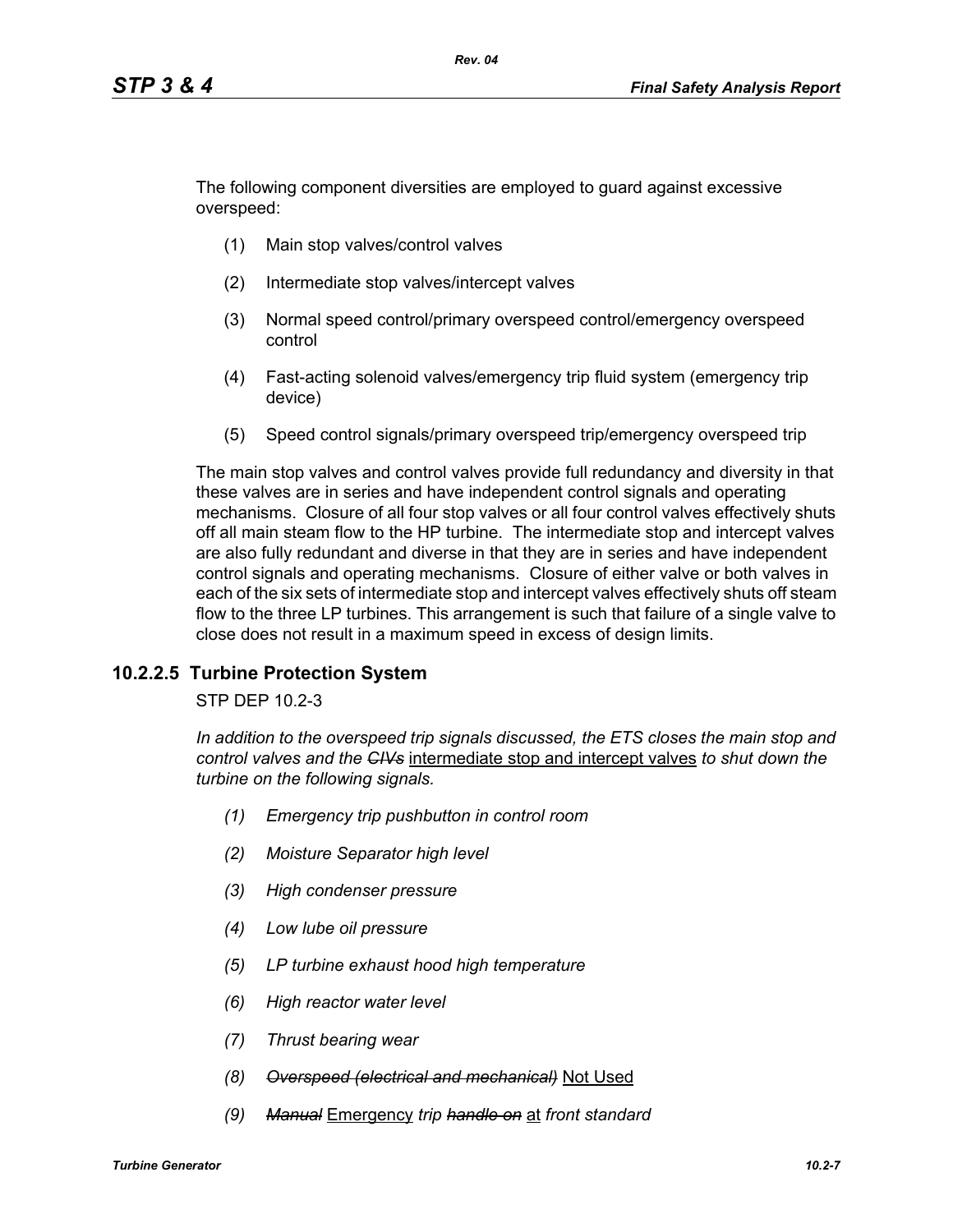- *(10) Loss of stator coolant*
- *(11) Low hydraulic fluid pressure*
- *(12) Any* Selected *generator trip*
- *(13) Loss of EHC electrical power*
- *(14) Excessive turbine shaft vibration*
- *(15) Loss of two speed signals*  either Normal Speed Control or Emergency Overspeed Trip
- *(16) Loss of two pressure control channels*

*All of the above trip signals except* generator trips, loss of power, and *vibration and manual trips use 2/3 or 2/4* two-out-of-three *coincident trip logic.*

*When the ETS is activated, it overrides all operating signals and trips the main stop and control valves, and combined intermediate* stop and intercept *by way of their disk/dump valves.*

#### **10.2.2.6 Turbine-Generator Supervisory Instruments**

STP DEP 10.2-1

*Although the turbine is not readily accessible during operation, the turbine supervisory instrumentation is sufficient to detect any potential malfunction. The turbine supervisory instrumentation includes monitoring of the following:*

*(13) Exciter* Collector *air temperatures*

### **10.2.2.7 Testing**

STP DEP 10.2-3

*The electrical and mechanical* Primary and Emergency *overspeed trip* circuits and *devices can be tested remotely at* shut down, *rated speed* and *under load, by means of controls on the EHC test panel.*in the Main Control Room. *Operation of the overspeed protection devices under controlled, overspeed* speed *conditions* is *checked at startup and after each refueling or major maintenance outage.* In some cases, operation of the overspeed protection devices can be tested just prior to shutdown, thus negating the need to test overspeed protection devices during subsequent startup, if no maintenance is performed affecting the overspeed trip circuits and devices.

During refueling, or maintenance shutdowns, coinciding with the in-service inspection schedule required by Section XI of the ASME Code for reactor components, at intervals defined in Subsection 10.2.3.6, at least one main steam stop valve, one turbine control valve, one intermediate stop valve, and one intercept valve are dismantled to conduct visual and surface examinations of valve seats, disks and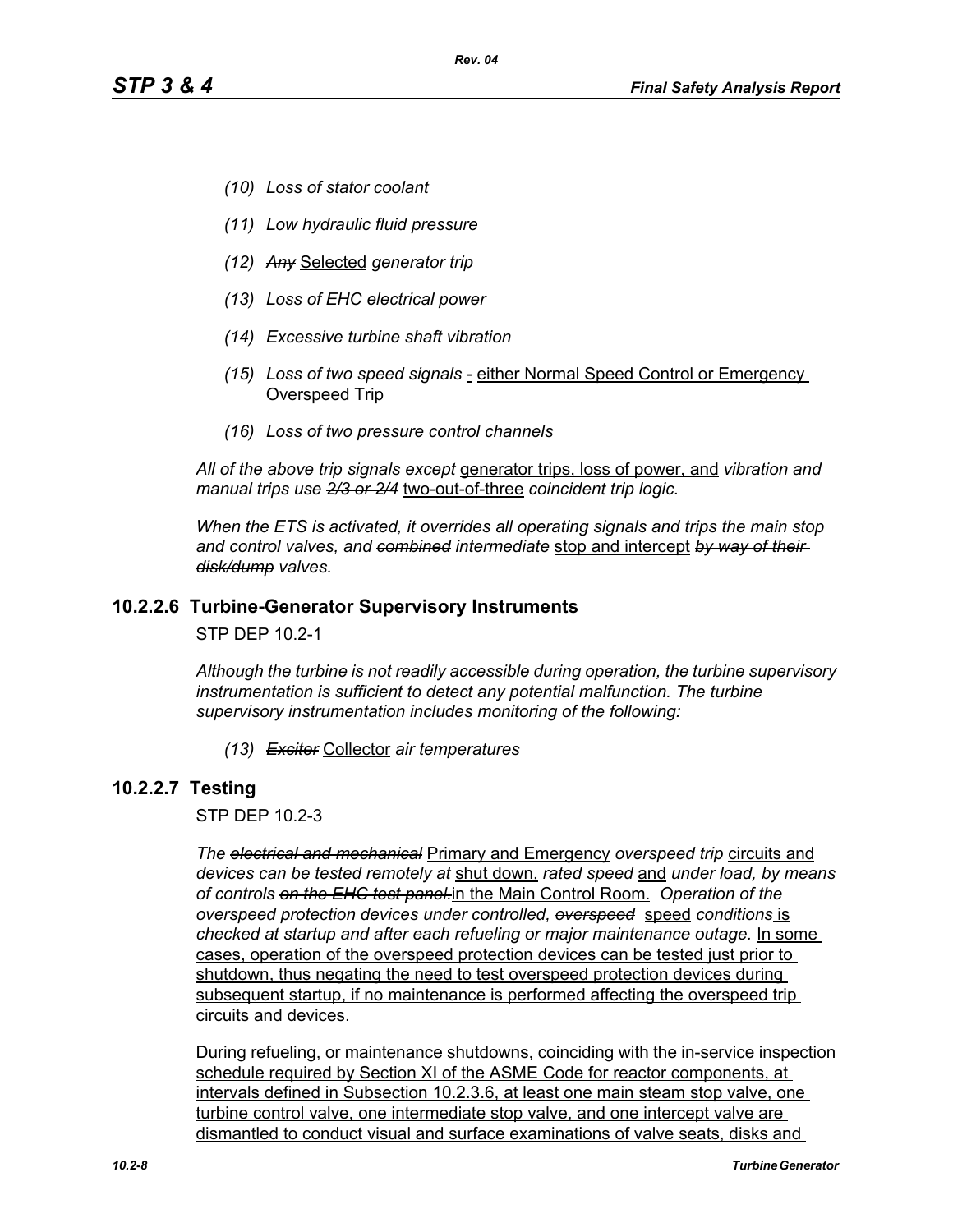stems. If unacceptable flaws or excessive corrosion is found in a valve, all other valves of that type are dismantled and inspected. Valve bushings are inspected and cleaned, and bore diameters checked for proper clearance.

Main stop valves and turbine control valves, intercept valves and intermediate stop valves are exercised quarterly (or as required by the missile probability analysis) by closing each valve and observing the remote valve position indicator for fully CLOSED position status. This test also verifies operation of the fast close function of each main steam stop, turbine control, intercept and intermediate stop valve during the last few percent of valve stem travel.

Access to required areas outside of the turbine shielding is provided on the turbine floor under operating conditions.

*Provisions for testing each of the following devices while the unit is operating are included:*

- *(1) Main stop valves and control valves*
- *(2) Turbine bypass valves*
- *(3) Low pressure turbine combined intermediate* stop and intercept *valves (CIVs)*
- *(4) Overspeed governor* Emergency trip devices
- *(5) Turbine extraction nonreturn valves*
- *(6) Condenser vacuum trip system* Not Used
- *(7) Thrust bearing wear detector* Not Used
- *(8) Remote trip solenoids* Not Used
- *(9) Lubricating oil pumps*
- *(10) Control fluid pumps*

### **10.2.3.1 Materials Selection**

STP DEP 10.2-2

*Since actual levels of FATT and Charpy V-notch energy vary depending upon the size of the part, and the location within the part, etc., these variations are taken into account in accepting specific forgings for use in turbines for nuclear application. The fracture appearance transition temperature (50% FATT), as obtained from Charpy tests performed in accordance with specification ASTM A-370, will be no higher than - 17.8°C for low-pressure turbine disks. The Charpy V-notch energy at the minimum operating temperature of each low-pressure disk in the tangential direction should be at least 81.4 Nm.*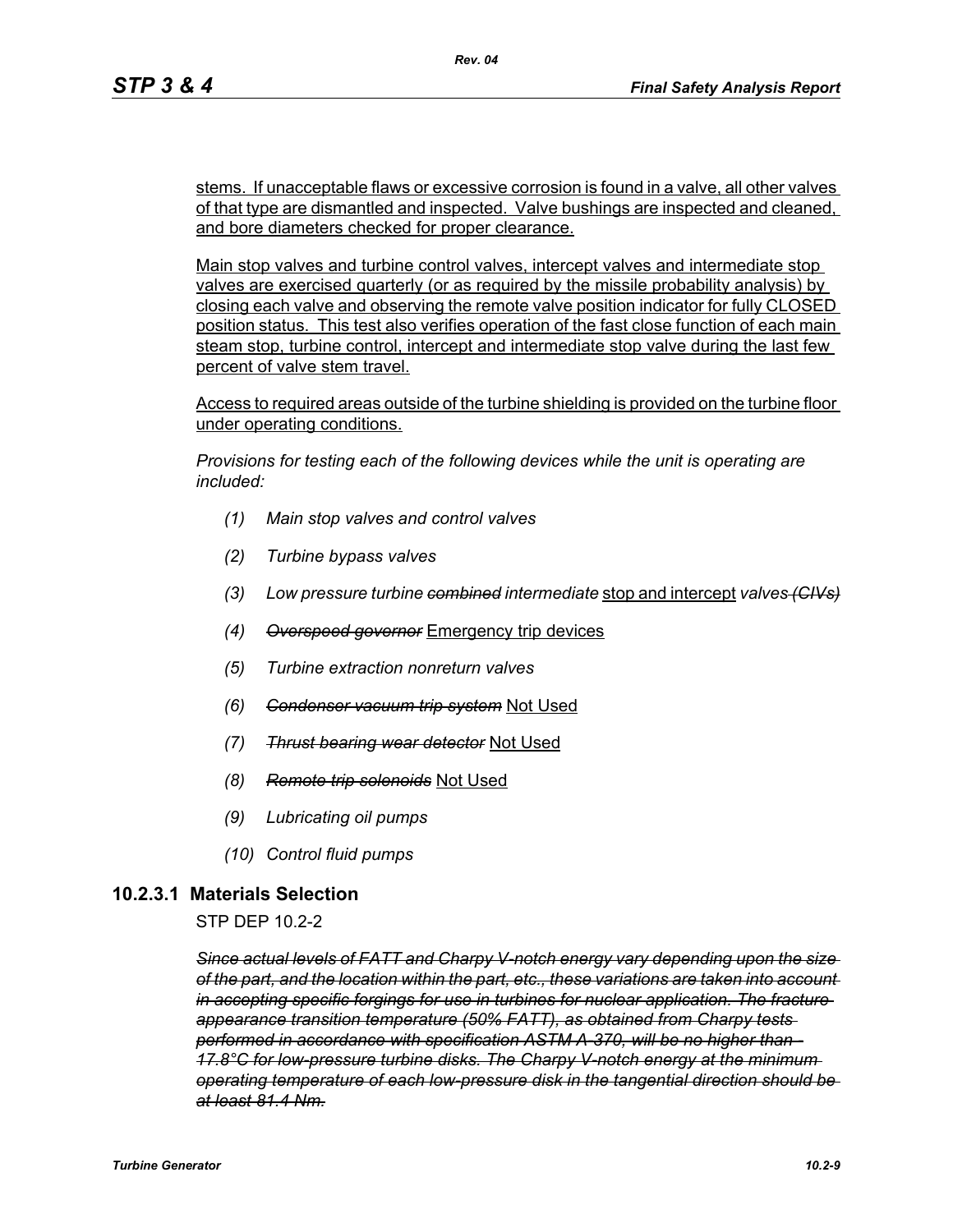Low-pressure turbine wheel (disc) forgings are made from vacuum treated Ni-Cr-Mo-V alloy steel forgings. The fracture appearance transition temperature (50% FATT), as obtained from Charpy tests performed in accordance with ASTM A-370, will be no higher than 0ºF for low-pressure turbine wheel (disc) forgings. The Cv energy at the minimum operating temperature will be at least 60 ft-lbs for a low-pressure turbine wheel (disc) forging. A minimum of three Cv specimens will be tested in accordance with specification ASTM A-370 to determine this energy level. The determination of FATT is used in lieu of nil-ductility transition temperature methods.

Large integral rotors are also made from vacuum treated Ni-Cr-Mo-V alloy steel forgings. Their larger size limits the achievable properties. The fracture appearance transition temperature (50% FATT), as obtained from Charpy tests performed in accordance with ASTM A-370, will be no higher than +40ºF for large integral forgings. The Cv energy at the minimum operating temperature will be at least 45 ft-lbs for a large integral rotor forging. A minimum of three Cv specimens will be tested in accordance with specification ASTM A-370 to determine this energy level.

Current turbine designs utilize rotors produced from large integral forgings. Future turbine designs may include fabricated rotors produced from multiple wrought components. Acceptable material properties will be consistent with component size and fabrication method.

### **10.2.3.2 Fracture Toughness**

STP DEP 10.2-2

*Stress calculations include components due to centrifugal loads, interference fit, and thermal gradients where applicable. The ratio of material fracture toughness, KIC (as derived from material tests on each major part or rotor), to the maximum tangential stress* intensity *at speeds from normal to 115% of rated speed* design overspeed *is at least 40 mm<sup>4/2</sup> 2 at minimum operating temperature. The fracture toughness (KIC)* value is determined using a value of deep-seated FATT based on the measured FATT values from trepan specimens, and a correlation factor obtained from historical integral rotor test data.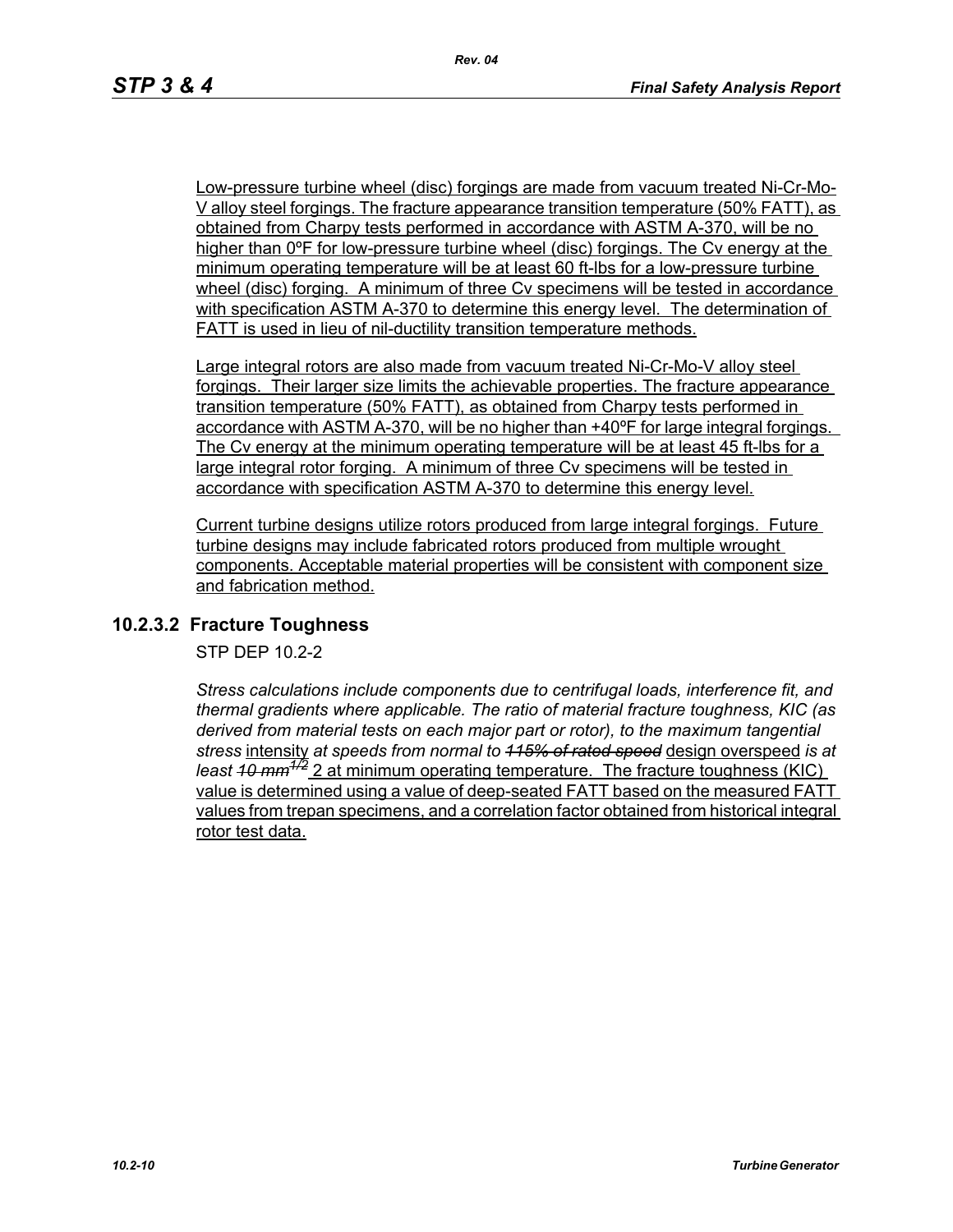*Adequate material facture toughness needed to maintain this ratio is assured by destructive tests on material samples using correlation methods which are as conservative, or more so, than those presented in Reference 10.2-1. However, this method of obtaining fracture toughness, KIC, will be used only on materials which exhibit a well-defined Charpy energy and fracture appearance transition curve and strain-rate insensitive. The COL applicant will provide the test data and the calculated toughness curve to the NRC staff for review. (See Subsection 10.2.5.1 for COL license information.)*

*Turbine operating procedures are employed to preclude brittle fracture at startup by ensuring that metal temperatures are (a) adequately above the FATT, and (b) as defined above, sufficient to maintain the fracture toughness to tangential stress ratio at or above 10 mm1/2. Sufficient warmup time is specified in the turbine operating instruction to assure that toughness will be adequate to prevent brittle fracture during startup.* Sufficient warm-up time is specified in the turbine operating instructions to ensure that the above ratio of fracture toughness to stress intensity is maintained during all phases of anticipated turbine operation.

### **10.2.3.3 High Temperature Properties**

STP DEP 10.2-2

*The operating temperatures of* both *the high-pressure* and the low pressure *rotors are below the stress rupture range. Therefore, creep-rupture is not a significant failure mechanism.* 

### **10.2.3.4 Turbine Design**

STP DEP 10.2-2

*The turbine assembly is designed to withstand normal conditions and anticipated transients, including those resulting in turbine trip, without loss of structural integrity. The design of the turbine assembly meets the following criteria:* 

- *(1) Turbine shaft bearings are designed to retain their structural integrity under normal operating loads and anticipated transients, including those leading to turbine trips.*
- *(2) The multitude of natural critical frequencies of the turbine shaft assemblies existing between zero speed and 20% overspeed are controlled in the design and operation so as to cause no distress to the unit during operation.*
- *(3) The maximum tangential stress resulting from centrifugal forces, interference fit, and thermal gradients does not exceed 0.75 of the yield strength of the materials at 115% of rated speed.* The turbine rotor average tangential stress (excluding stresses in the blade/wheel region) at design overspeed resulting from centrifugal forces, interference fit (as applicable), and thermal gradients does not exceed 0.75 of the minimum specified yield strength of the material.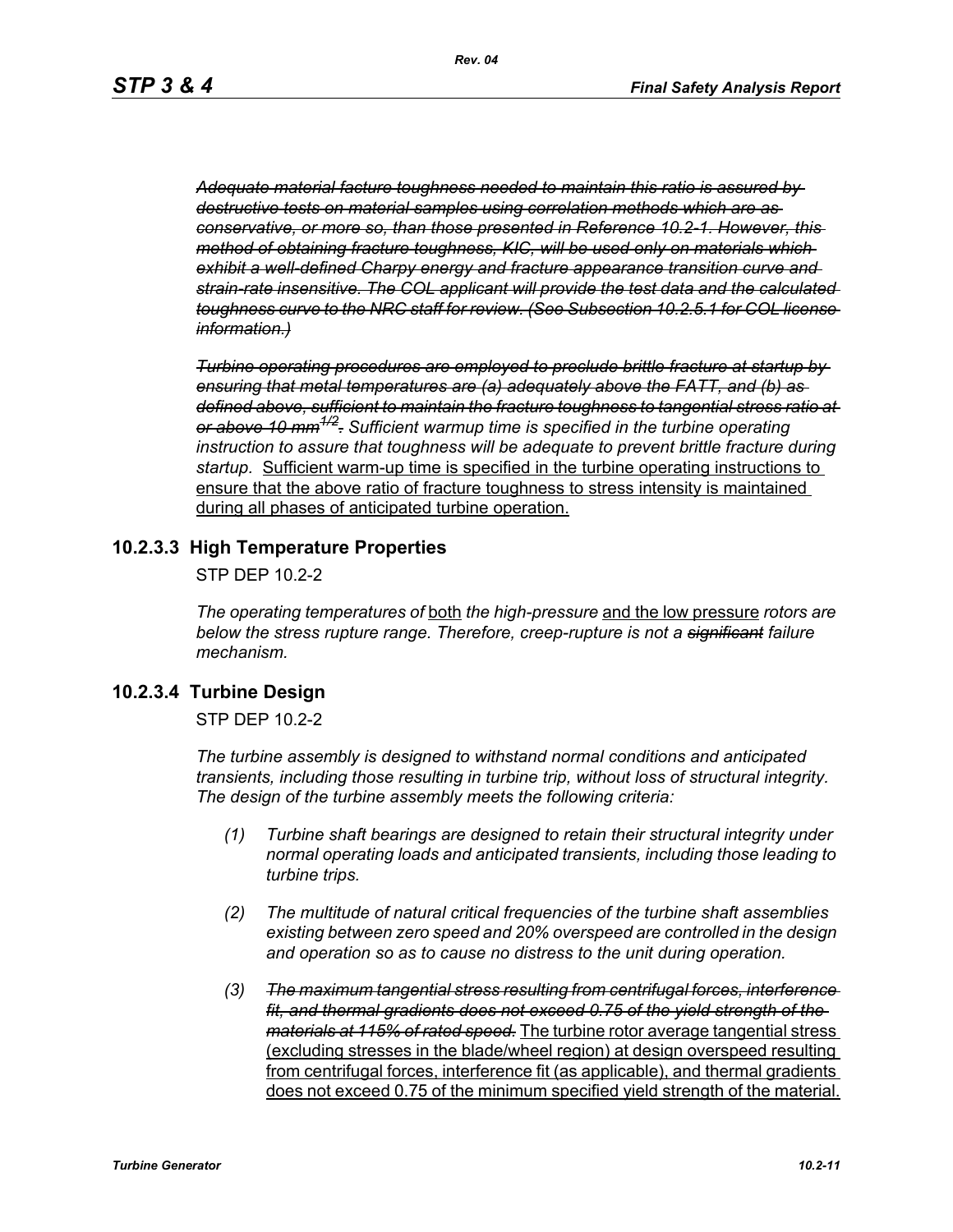- *(4) The design overspeed of the turbine is* at least *5% above the highest anticipated speed resulting from a loss of load. The basis for the assumed design overspeed will be submitted to the NRC staff for review. (See Subsection 10.2.5.2 for COL license information.)*
- *(5) The turbine disk design will facilitate inservice inspection of all high stress regions. The turbine rotor design is based on using solid forged monoblock rotors rather than shrunk-on disks.*

### **10.2.3.5 Preservice Inspection**

STP DEP 10.2-1

*The pre-service inspection procedures and acceptance criteria are as follows.*

- *(1) Forgings are rough-machined with minimum stock allowance prior to heat treatment.*
- *(2) Each finished machined rotor is subjected to 100% volumetric (ultrasonic), and surface visual examinations, using established acceptance criteria. These criteria are more restrictive than those specified for Class 1 components in the ASME Boiler and Pressure Vessel Code, Sections III and V, and include the requirement that subsurface sonic indications are either removed or evaluated to ensure that they will not grow to a size which will compromise the integrity of the unit during its service life.* Forgings undergo 100% volumetric (ultrasonic) examination subject to established inspection methods and acceptance criteria that are equivalent or more restrictive than those specified for Class I components in ASME Code Sections III and V. Subsurface sonic indications are not accepted if found to compromise the integrity of the unit during its service life. Rotor forgings may be bored to remove defects, obtain material for testing and to conduct bore sonic inspection.
- *(3) All finished* Finished *machined surfaces* rotors *are* also *subjected to a* surface and visual examination. Specific portions, including any bores, keyways, or drilled holes, are subject to *magnetic particle test. with no flaw indications permissible* Surface indications are evaluated and removed if found to compromise the integrity of the unit during its service life. All flaw indications in keyways and drilled holes are removed.
- *(4) Each fully bucketed* bladed *turbine rotor assembly is* factory *spin- tested at the highest ainticipated speed resulting from a loss of load* 20% overspeed*.*

*Additional preservice inspections include air leakage tests performed to determine that the hydrogen cooling system is tight before hydrogen is introduced into the generator casing. The hydrogen purity is tested in the generator after hydrogen has been introduced. The generator windings and all motors are megger tested. Vibration tests are performed on all motor-driven equipment. Hydrostatic tests are performed on all*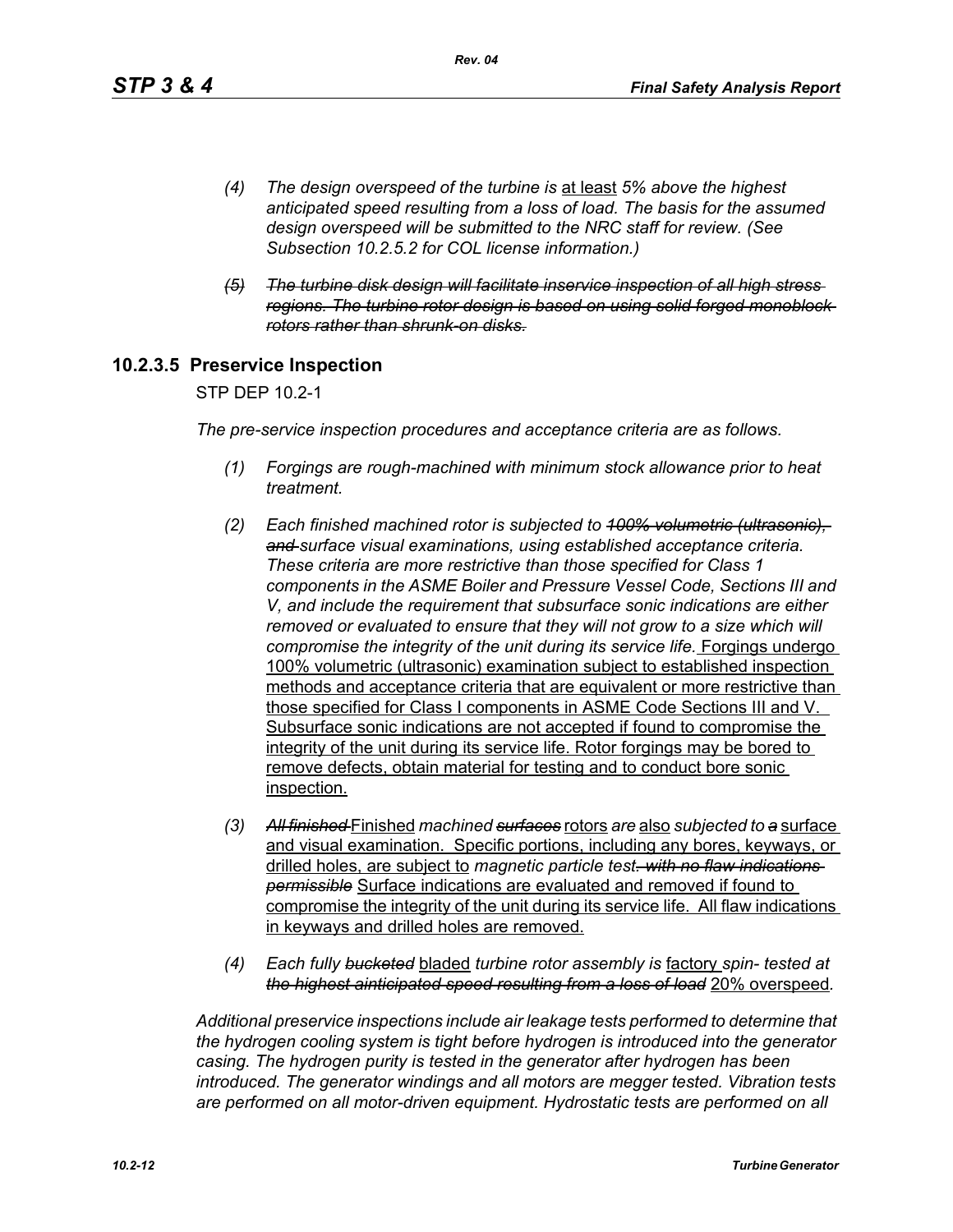*coolers. All piping is pressure tested for leaks. Motor-operated valves are factory leak tested and inplace tested once installed* Required piping is pressure-tested for leaks.

### **10.2.3.6 Inservice Inspection**

STP DEP 10.2-1

*The inservice inspection program for the turbine assembly includes the disassembly of the turbine and complete inspection of all normally inaccessible parts, such as couplings, coupling bolts, turbine shafts, low-pressure turbine buckets, low-pressure and high-pressure* turbine blades and turbine *rotors. During plant shutdown* (*coinciding with the inservice inspection schedule for ASME Section III components, as required by the ASME Boiler and Pressure Vessel Code, Section XI*)*, turbine inspection is performed in sections during the refueling outages so that in 10 years* a *total inspection has been completed at least once* within the time period recommended by the manufacturer*.* 

The recommended maintenance and inspection program plan for the turbine assembly, valves and controls ensures that the annual turbine generator missile probabilities are maintained at or below the acceptable level (see Subsection 10.2.1).

*This inspection consists of visual*, *and surface* and volumetric *examinations as indicated below:*

- *(1) Visual,* magnetic particle, and ultrasonic *examination of all accessible surfaces of rotors.*
- *(2) Visual*, *and surface* magnetic particle, or liquid penetrant *examination of all low-pressure buckets* turbine blades*.*
- *(3) 100% visual* Visual and magnetic particle *examination of couplings and coupling bolts.*

*The inservice inspection of valves important to overspeed protection includes the following:*

- *(1) All main stop valves, control valves, extraction nonreturn valves,* intermediate stop and intercept valves *and CIVs will be* are *tested under load. Test controls installed on* in *the main control room turbine panel permit full stroking of the stop valves, control valves, and CIVs* intermediate stop and intercept valves*. Valve position indication is provided on the panel* in the main control room*. Some load reduction is* may be *necessary before testing main stop and control valves,* intermediate *and* intercept valves *CIVs. Extraction nonreturn valves are tested by equalizing air pressure across the air cylinder. Movement of the valve arm is observed upon action of the spring closure mechanism* by the main control room valve position indication*.*
- *(2) Main stop valves, control valves, extraction nonreturn valves, and CIVs* intermediate stop and intercept valves *will be* are *tested by the COL applicant in accordance with the BWROG turbine surveillance test program,* as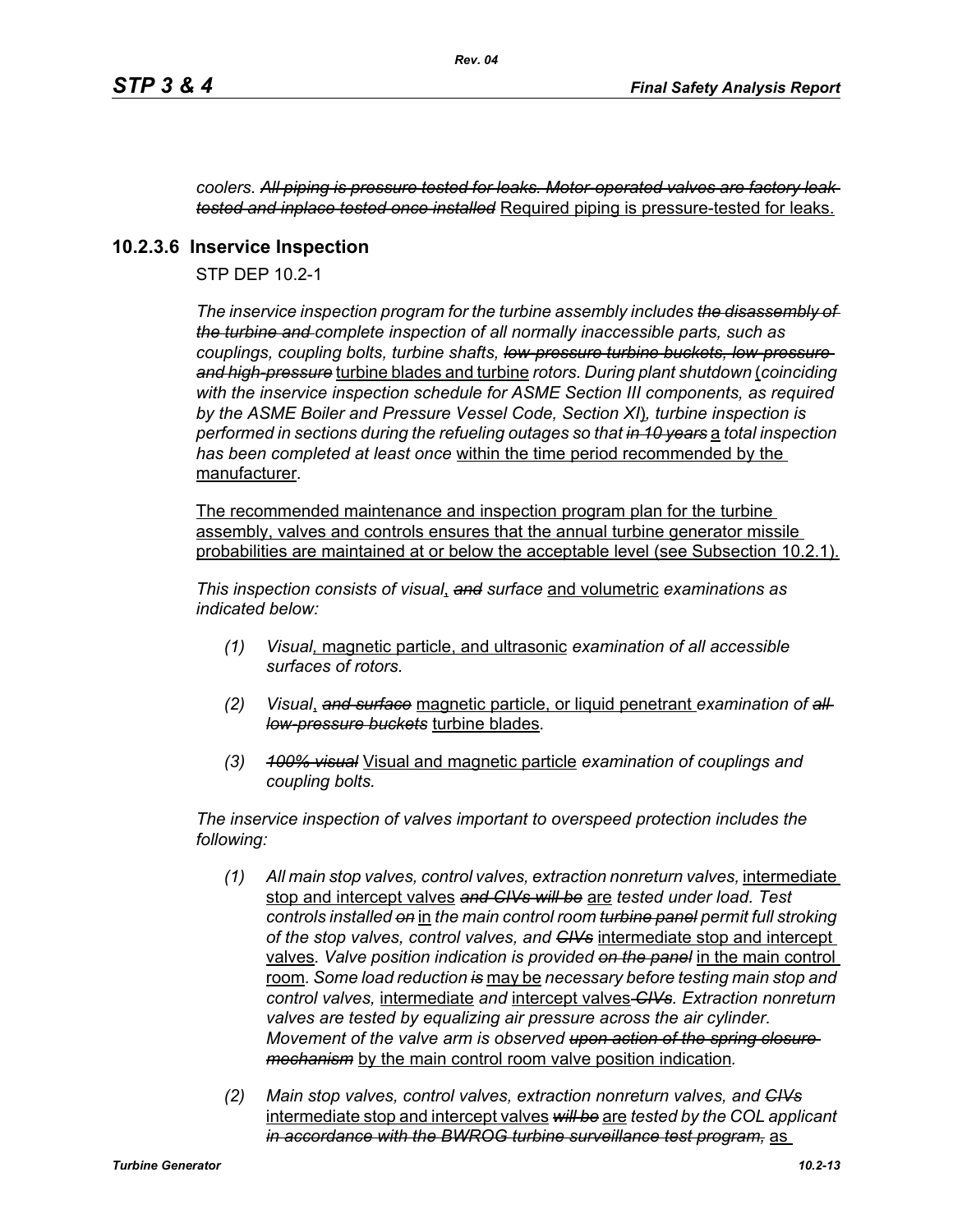required by the turbine missile probability analysis *by closing each valve and observing by the* main control room *valve position indicator* indication *that it* the valves *moves smoothly to a fully closed position. Closure of each main stop valve, control valve and CIV* intermediate stop and intercept valve *during test will be* is *verified by direct observation of the* main control room *valve motion* position indication*.* This test also verifies the fast closure function during the last portion of the valve travel.

*Tightness tests of the main stop and control valves are performed at least once per maintenance cycle by checking the coastdown characteristics of the turbine from no load with each set of four valves closed alternately*, or using warm-up steam as an indicator with the valves closed*.* 

- *(3) All main stop valves, main control valves, and CIVs* intermediate stop and intercept valves are disassembled and visually *will be inspected once during the first three refueling or extended maintenance shutdowns. Subsequent inspections will be* are *scheduled by the COL applicant in accordance with the BWROG turbine surveillance test program* as required by the turbine missile probability analysis*. The inspections will be conducted for:* 
	- *(a) Wear of linkages and stem packings.*
	- *(b) Erosion of valve seats and stems.*
	- *(c) Deposits on stems and other valve parts which could interfere with valve operation.*
	- *(d) Distortions, misalignment* or cracks*.*

*Inspection of all valves of one* functional *type* (i.e., stop, control, intercept) are *will be conducted if any unusual condition is discovered* for any detrimental, unusual condition (as defined by the turbine valve in-service inspection program) if one is discovered during the inspection of any single valve*.*

### **10.2.4 Evaluation**

STP DEP 3.5-1

The probability of a turbine missile striking any component has been determined to be less than  $1x10^{-7}$  per year (Subsection 3.5.1.1.1.3), which meets the quidelines of Regulatory Guide 1.115 for not considering turbine missile damage to specific components. Refer to Subsection 3.5.1.1.1.3 for a discussion of compliance with Standard Review Plan 3.5.1.3 and the guidelines of Regulatory Guide 1.115. Thus failure of T-G and associated equipment cannot preclude the safe shutdown of the reactor.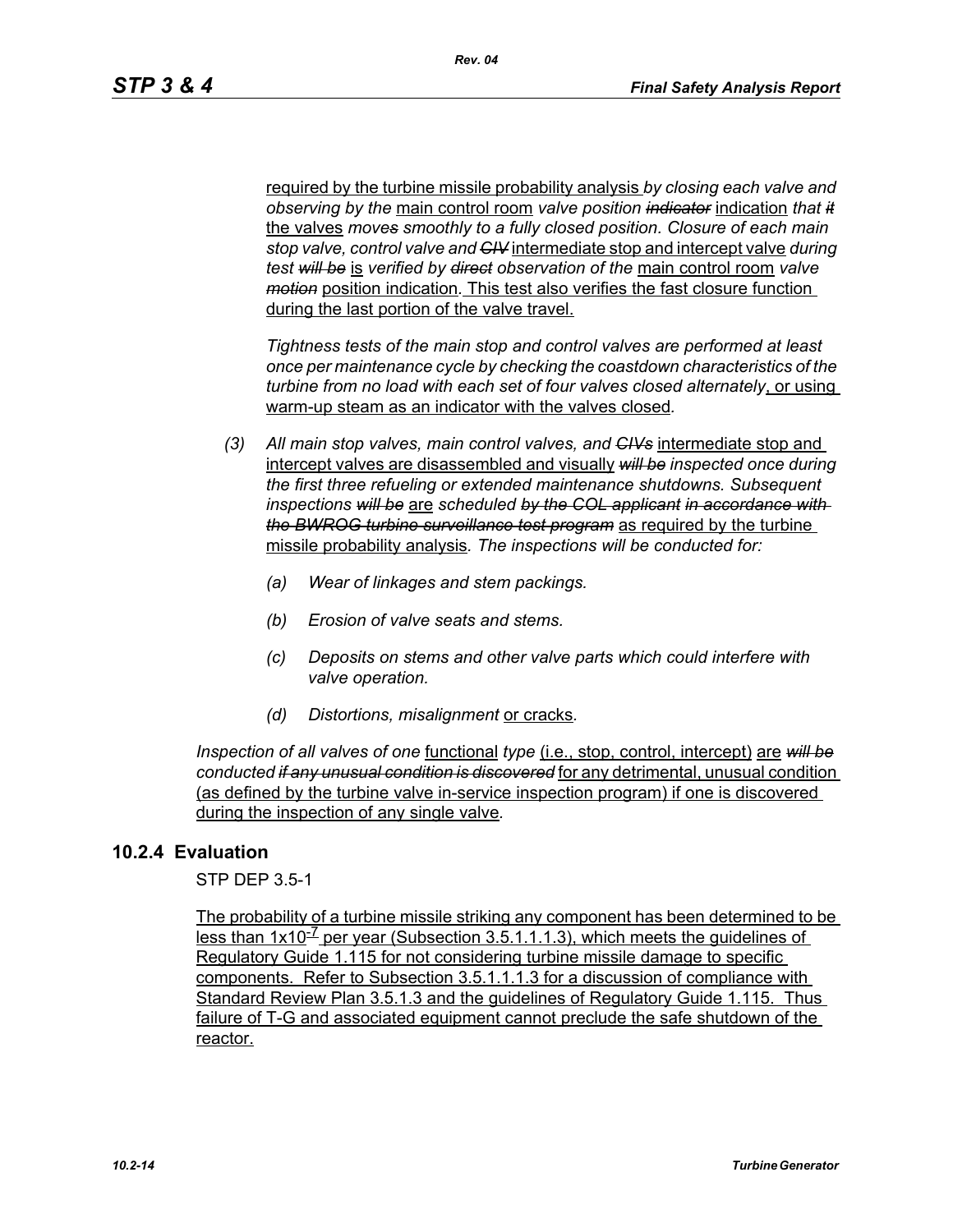# **10.2.5 COL License Information**

# **10.2.5.1 Low Pressure Turbine Disk Fracture Toughness**

The following site-specific supplement addresses COL License Information Item 10.1.

In accordance with 10 CFR 50.71(e), STPNOC will update the FSAR to identify the  $aS$ built turbine material property data that supports the material properties used in the turbine rotor design specified in Subsection 10.2.3.2, after procurement and prior to initial fuel load (COM 10.2-1). Operating procedures to assure sufficient turbine warmup time as required by Subsection 10.2.3.2, are prepared in accordance with the guidelines in FSAR Section 13.5.

### **10.2.5.2 Turbine Design Overspeed**

The following site-specific supplement addresses COL License Information Item 10.2.

The highest anticipated speed resulting from loss of load is normally in the range of 106-109% of rated speed. Turbine components are designed such that calculated stresses do not exceed the minimum material strength at 120% of rated speed. Turbine rotors are spun to a speed of 120% rated as part of factory balance verification. This is approximately 10% above the highest anticipated speed resulting from loss of load.

### **10.2.5.3 Turbine Inservice Test and Inspection**

The following site-specific supplement addresses COL License Information Item 10.3.

Turbine inservice test and inspection requirements are discussed in Subsection 10.2.3.6.

### **10.2.6 References**

The following supplement adds the following references.

- 10.2-3 Electric Power Research Institute, "Guidelines for Permanent BWR Hydrogen Water Chemistry Installations – 1987," EPRI NP-5283-SR-A, September 1987.
- 10.2-4 USNRC, "Safety Evaluation Report Relating to the Operation of Hope Creek Generating Station", NUREG-1048, Supplement No. 6, July 1986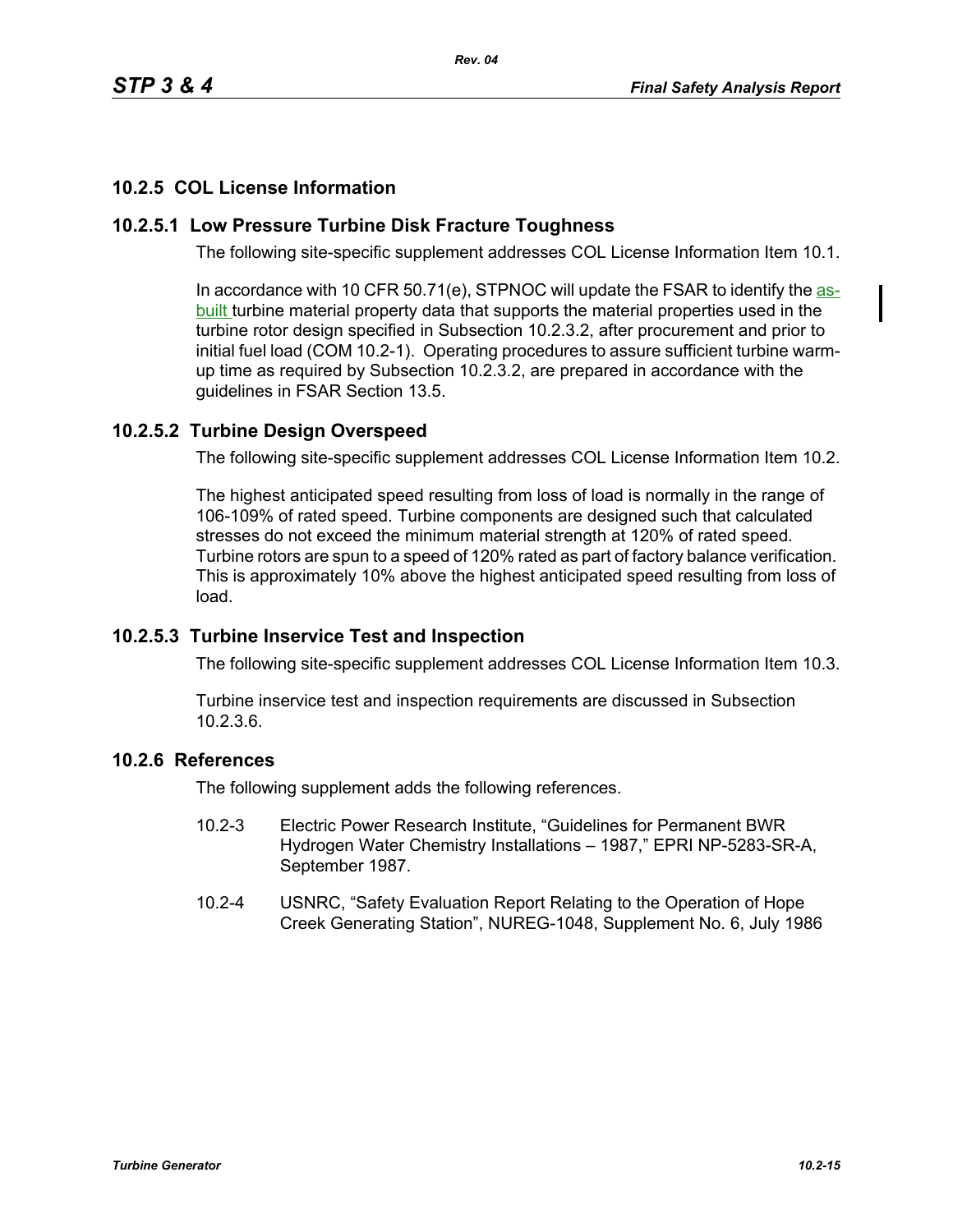

**Figure 10.2-1 Turbine Stop Valve Closure Characteristic**